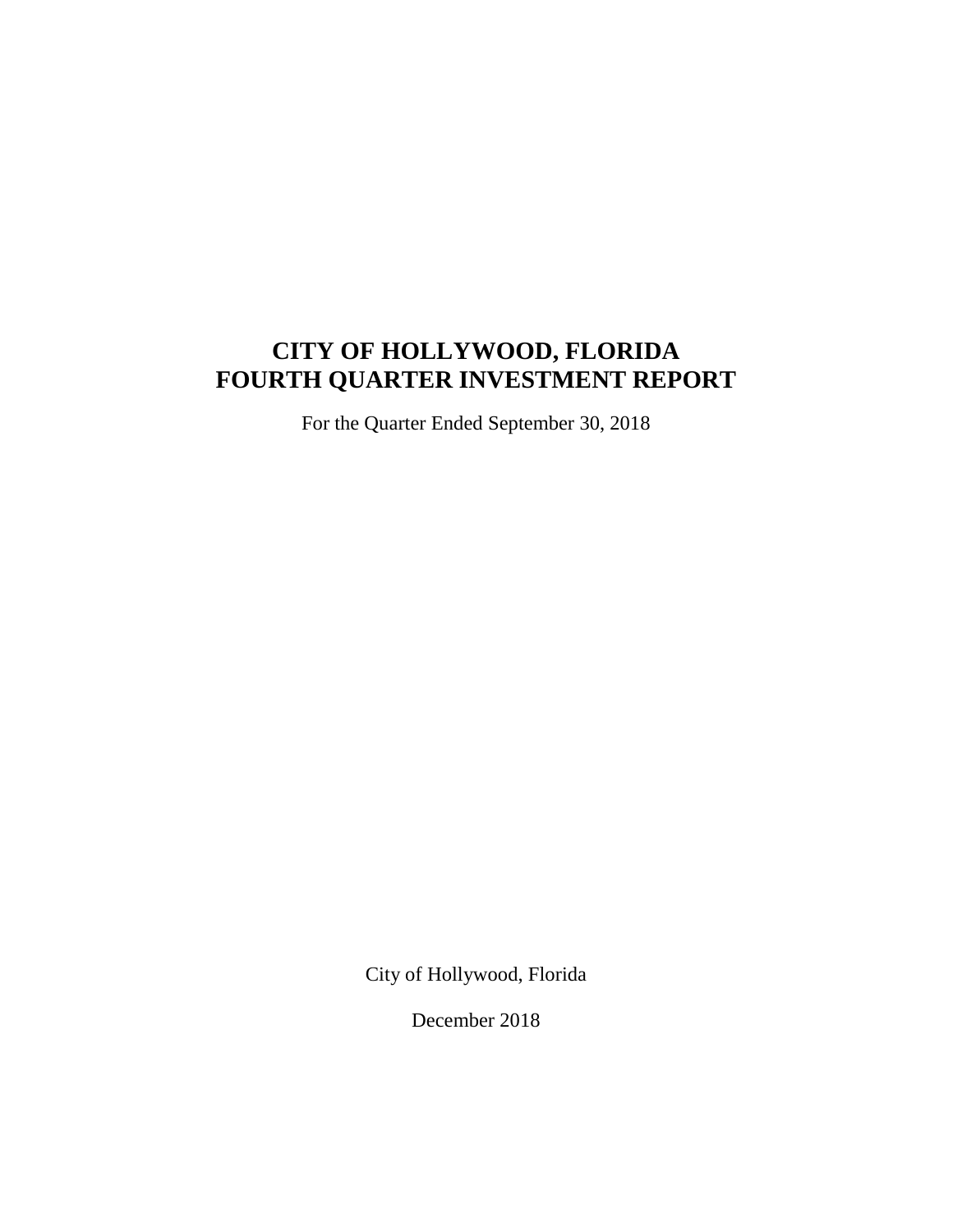# **CITY OF HOLLYWOOD, FLORIDA SUMMARY OF QUARTERLY INVESTMENT AND EARNINGS ACTIVITY**

The following is a comparison of the City's investments (by type) and earnings at September 30, 2018 and September 30, 2017:

|                                       |                    | At 09/30/18   | At 09/30/17        |               |  |
|---------------------------------------|--------------------|---------------|--------------------|---------------|--|
| <b>Investment Type</b>                | <b>In Millions</b> | % of Total    | <b>In Millions</b> | % of Total    |  |
| <b>Demand Deposits</b>                | \$57.9             | 14%           | \$95.4             | 26%           |  |
| U.S. Instrumentalities                | 55.0               | 14%           | 55.0               | 15%           |  |
| <b>Certificate of Deposit</b>         | 125.5              | 31%           | 122.1              | 33%           |  |
| <b>Money Market Account</b>           | 78.4               | 19%           | 97.9               | 26%           |  |
| <b>LGIP</b>                           | 50.2               | 12%           | 0                  | 0%            |  |
| Overnight Sweep Repur Ag              | 30.9               | 10%           | $\Omega$           | 0%            |  |
|                                       | \$397.9            | 100%          | \$370.4            | 100%          |  |
| <b>Av. Investment Bal For Quarter</b> |                    | \$405,315,548 |                    | \$378,402,421 |  |
| <b>Interest For the Quarter</b>       |                    | \$1,749,748   |                    | \$1,021,386   |  |
| <b>Interest Year-To-Date</b>          |                    | \$5,879,001   |                    | \$3,537,107   |  |
| <b>Portfolio Average Yield:</b>       |                    |               |                    |               |  |
| For the Quarter                       |                    | 1.70%         |                    | 1.10%         |  |
| Year-To-Date                          |                    | 1.47%         |                    | 0.97%         |  |
| Av. 91-Day Treasury Bill Rate:        |                    |               |                    |               |  |
| For the Quarter                       |                    | 2.04%         |                    | 1.04%         |  |
| Year-To-Date                          |                    | 1.66%         |                    | 0.74%         |  |
| <b>Average Fed Funds Rate:</b>        |                    |               |                    |               |  |
| For the Quarter                       |                    | 1.92%         |                    | 1.15%         |  |
| Year-To-Date                          |                    | 1.58%         |                    | 0.81%         |  |
|                                       |                    |               |                    |               |  |

All year-to-date information shown above is presented on a fiscal year basis.

The City of Hollywood's goal for overall investment performance is to regularly exceed the average rate for 91-day U.S. Treasury Bills and the average Fed Funds rate, which are considered benchmarks for riskless investment transactions and minimum standards to measure the portfolio's overall rate of return.

Schedules 1, 2 and 3, as follows, provide further detail regarding the above information. Schedule 4 provides a short glossary of terms.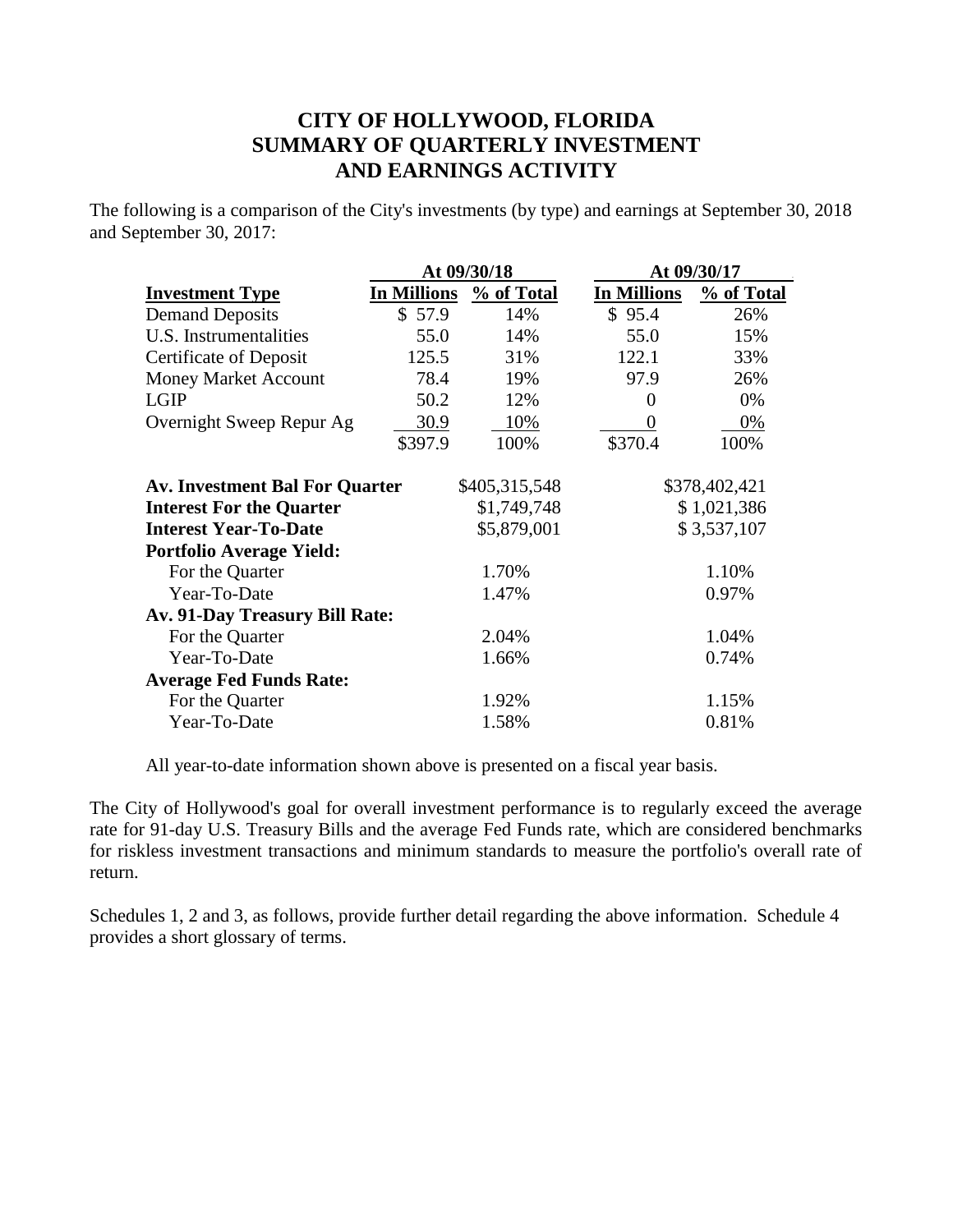### **CITY OF HOLLYWOOD, FLORIDA SCHEDULE 1 INVESTMENT PORTFOLIO SUMMARY BY INVESTMENT TYPE**

|                                               | AT SEPTEMBER 30, 2018 |      |                   | AT SEPTEMBER 30, 2017 |  |  |
|-----------------------------------------------|-----------------------|------|-------------------|-----------------------|--|--|
| <b>INVESTMENT TYPE</b>                        | <b>Book Value</b>     | %    | <b>Book Value</b> | $\%$                  |  |  |
| <b>DEMAND DEPOSITS, INTEREST BEARING</b>      |                       |      |                   |                       |  |  |
| Pooled                                        | 19,995,806            |      | 58,211,394        |                       |  |  |
| <b>SRF Loan Debt Service</b>                  | 2,871,973             |      | 2,859,406         |                       |  |  |
| <b>SRF Loan Repayment Reserve</b>             | 653,956               |      | 644,345           |                       |  |  |
| 2010 Water & Sewer Bonds - DS Reserve         | 3,016,542             |      | 2,972,210         |                       |  |  |
| 2010 Water & Sewer Bonds - Wells Fargo        | 0                     |      | 294,594           |                       |  |  |
| 2015 Bch CRA Bonds Account                    | 6,279,818             |      | 10,673,647        |                       |  |  |
| 2015 Bch CRA Bonds Acct Debt Svc Res          | 5,675,339             |      | 5,591,932         |                       |  |  |
| 2016A CAP IMP REV REF Bonds                   | 3,511,162             |      | 5,072,527         |                       |  |  |
| <b>CRA Beach</b>                              | 15,878,103            |      | 9,128,061         |                       |  |  |
| <b>Hollywood Beach CRA</b>                    | 0                     |      | 0                 |                       |  |  |
| <b>Total Demand Deposits</b>                  | 57,882,699            | 14%  | 95,448,116        | 26%                   |  |  |
| <b>U.S. INSTRUMENTALITIES:</b>                |                       |      |                   |                       |  |  |
| Pooled                                        | 55,000,000            |      | 55,000,000        |                       |  |  |
| <b>Total U.S. Instrumentalities</b>           | 55,000,000            | 14%  | 55,000,000        | 15%                   |  |  |
| <b>CERTIFICATE OF DEPOSIT:</b>                |                       |      |                   |                       |  |  |
| Pooled                                        | 125,519,814           |      | 122,090,915       |                       |  |  |
| <b>Total Certificate of Deposit</b>           | 125,519,814           | 32%  | 122,090,915       | 33%                   |  |  |
| <b>MONEY MARKET:</b>                          |                       |      |                   |                       |  |  |
| Pooled                                        | 64,067,439            |      | 83,443,831        |                       |  |  |
| 2003 Water & Sewer Rate Stabilization Fund    | 10,000,000            |      | 10,000,000        |                       |  |  |
| DT CRA Note 2015 Series-TIAA Bank             | 0                     |      | 1,256,662         |                       |  |  |
| <b>CRA Downtown-TIAA Bank</b>                 | 4,308,530             |      | 3,203,046         |                       |  |  |
| <b>Total Money Market</b>                     | 78,375,969            | 20%  | 97,903,539        | 26%                   |  |  |
| LOCAL GOVERNMENT INVESTMENT POOL (LGIP):      |                       |      |                   |                       |  |  |
| Pooled                                        | 50,247,667            |      |                   |                       |  |  |
| <b>Total LGIP</b>                             | 50,247,667            | 13%  |                   | 0%                    |  |  |
| <b>OVERNIGHT SWEEP REPURCHASE AGREEMENT:</b>  |                       |      |                   |                       |  |  |
| Sweep Master Concentration Acct (Wells Fargo) | 15,304,407            |      |                   |                       |  |  |
| Sweep HWD Beach CRA (Wells Fargo)             | 15,572,594            |      |                   |                       |  |  |
| <b>Total Overnight Sweep Repur Agre:</b>      | 30,877,001            | 8%   |                   | 0%                    |  |  |
| <b>TOTAL INVESTMENTS</b>                      | 397,903,150           | 100% | 370,442,571       | 100%                  |  |  |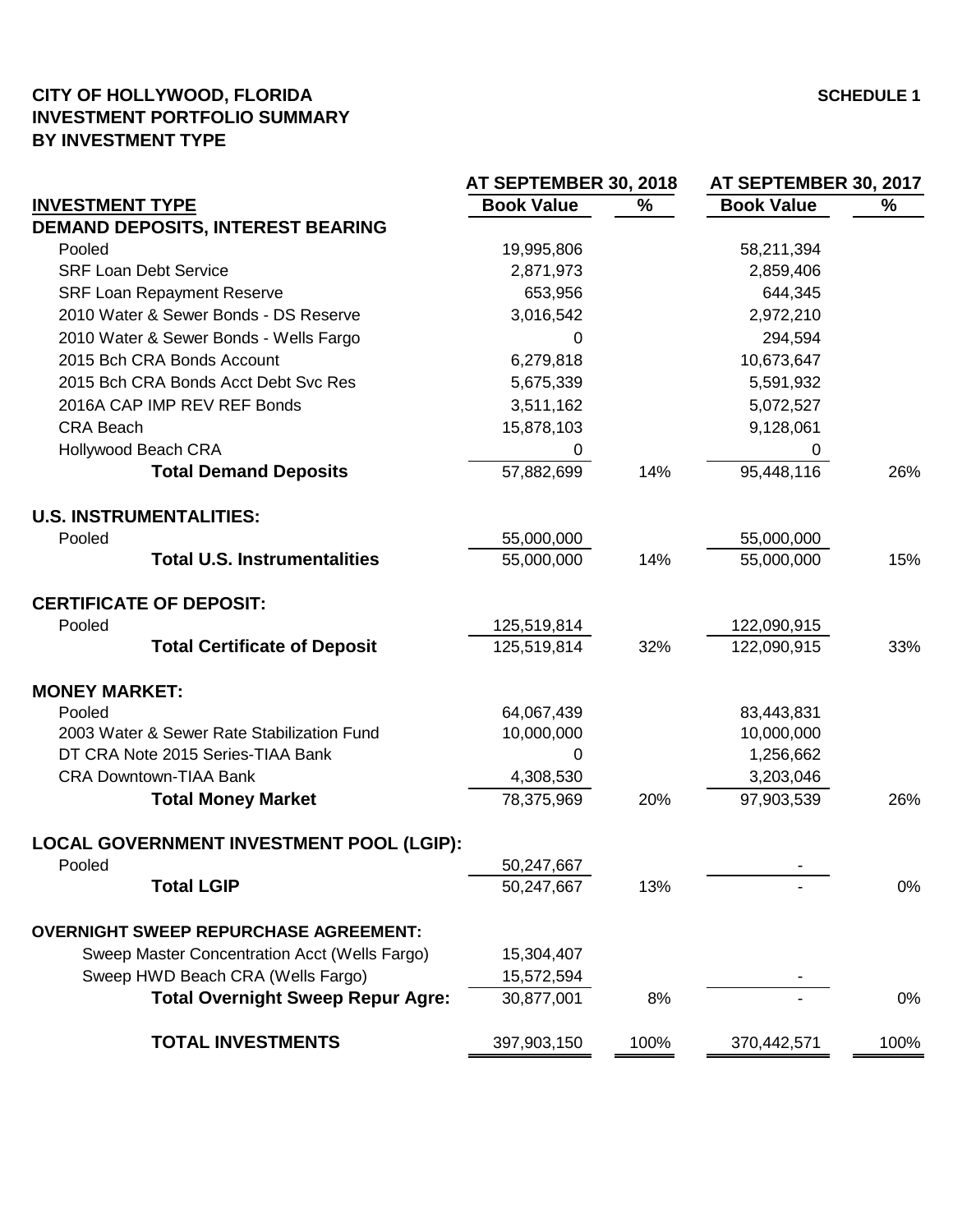#### **CITY OF HOLLYWOOD, FLORIDA SCHEDULE 1A INVESTMENT PORTFOLIO SUMMARY Pooled Investments vs. Restricted Use**

|                                             | AT SEPTEMBER 30, 2018 |      | AT SEPTEMBER 30, 2017 |      |  |
|---------------------------------------------|-----------------------|------|-----------------------|------|--|
| <b>INVESTMENT TYPE</b>                      | <b>Book Value</b>     | $\%$ | <b>Book Value</b>     | %    |  |
| <b>POOLED INVESTMENTS:</b>                  |                       |      |                       |      |  |
| <b>DEMAND DEPOSITS</b>                      | 19,995,806            | 5%   | 54,529,606            | 12%  |  |
| <b>U.S. INSTRUMENTALITIES</b>               | 55,000,000            | 14%  | 55,000,000            | 13%  |  |
| <b>CERTIFICATE OF DEPOSIT</b>               | 125,519,814           | 32%  | 122,090,915           | 29%  |  |
| <b>MONEY MARKET</b>                         | 64,067,439            | 16%  | 91,259,989            | 22%  |  |
| <b>LGIP</b>                                 | 50,247,667            | 13%  |                       |      |  |
| <b>OVERNIGHT SWEEP REPUR AGREEMENT</b>      | 15,304,407            | 4%   |                       |      |  |
| <b>Total Pooled Investments</b>             | 330, 135, 133         | 83%  | 322,880,510           | 76%  |  |
| <b>RESTRICTED USE:</b>                      |                       |      |                       |      |  |
| <b>DEMAND DEPOSITS</b>                      |                       |      |                       |      |  |
| <b>SRF Loan Debt Service</b>                | 2,871,973             |      | 1,778,906             |      |  |
| <b>SRF Loan Repayment Reserve</b>           | 653,956               |      | 646,170               |      |  |
| 2010 Water & Sewer Bonds - DS Reserve       | 3,016,542             |      | 2,980,625             |      |  |
| 2010 Water & Sewer Bonds - Wells Fargo      | 0                     |      | 295,151               |      |  |
| 2015 Bch CRA Bonds Account-FCB              | 6,279,818             |      | 10,348,549            |      |  |
| 2015 Bch CRA Bonds Acct Debt Svc Res-FCB    | 5,675,339             |      | 5,607,765             |      |  |
| 2016A CAP IMP REV REF Bonds-FCB             | 3,511,162             |      | 5,001,679             |      |  |
| <b>CRA Beach-FCB</b>                        | 15,878,103            |      | 35,452,511            |      |  |
| Hollywood Beach CRA-Wells Fargo             | 0                     |      | 18,957,639            |      |  |
| <b>Total Demand Deposits</b>                | 37,886,893            | 10%  | 81,068,995            | 19%  |  |
| <b>U.S. INSTRUMENTALITIES</b>               |                       |      |                       |      |  |
|                                             |                       |      |                       |      |  |
| <b>Total U.S. Instrumentalities</b>         |                       | 0%   |                       | 0%   |  |
| <b>MONEY MARKET</b>                         |                       |      |                       |      |  |
| 2003 Water & Sewer Rate Stabilization Fund  | 10,000,000            |      | 10,000,000            |      |  |
| DT CRA Note 2015 Series-TIAA Bank           |                       |      | 373,817               |      |  |
| <b>CRA Downtown-TIAA Bank</b>               | 4,308,530             |      | 9,006,499             |      |  |
| <b>Total Money Market</b>                   | 14,308,530            | 3%   | 19,380,316            | 5%   |  |
| <b>OVERNIGHT SWEEP REPURCHASE AGREEMENT</b> |                       |      |                       |      |  |
| Sweep HWD Beach CRA (Wells Fargo)           | 15,572,594            |      |                       |      |  |
| <b>Total Overnight Sweep Repur Agre</b>     | 15,572,594            | 4%   |                       |      |  |
| <b>Total Restricted Use</b>                 | 67,768,017            | 17%  | 100,449,311           | 24%  |  |
| <b>TOTAL INVESTMENTS</b>                    | 397,903,150           | 100% | 423,329,821           | 100% |  |
|                                             |                       |      |                       |      |  |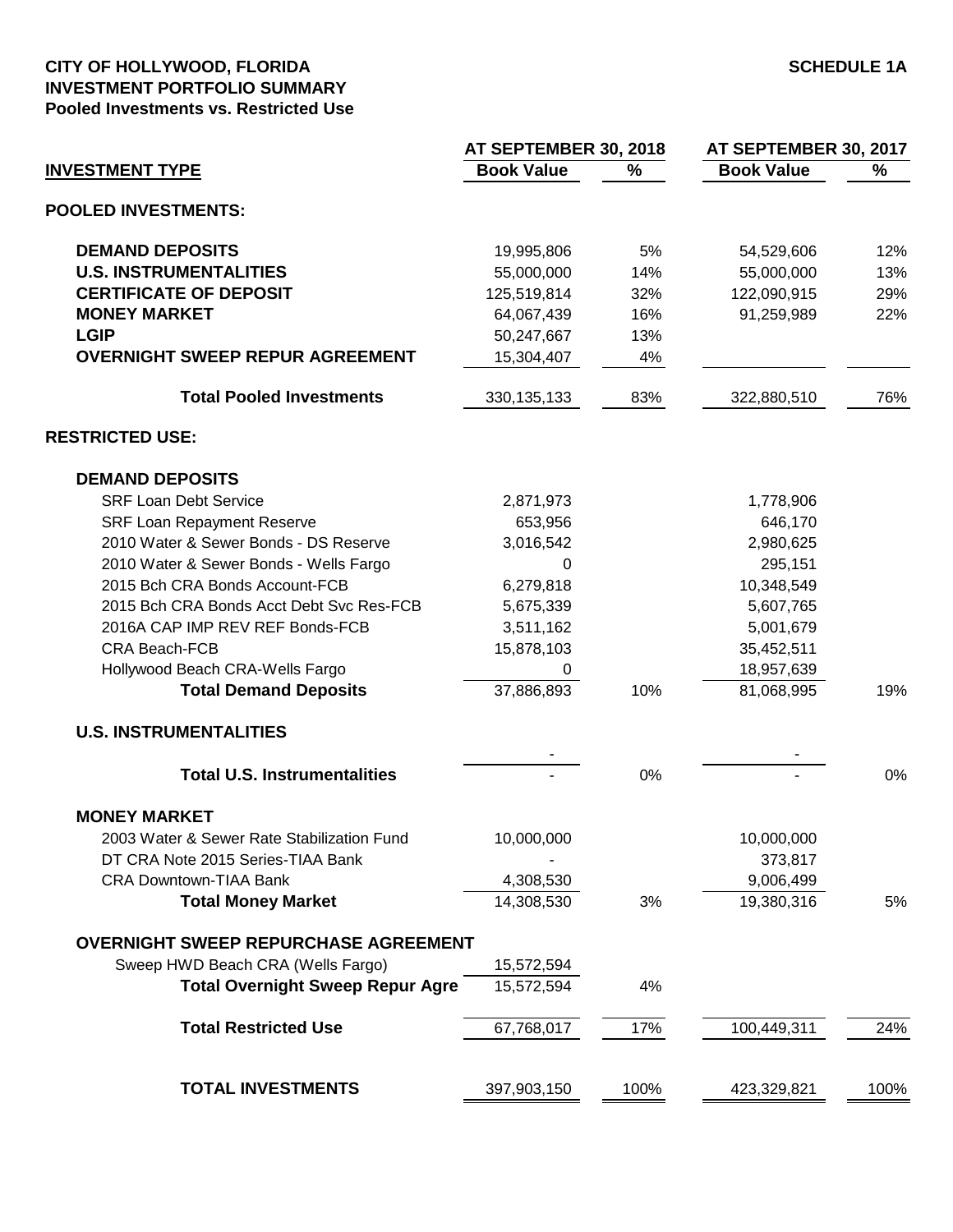## **CITY OF HOLLYWOOD, FLORIDA SCHEDULE 2 U.S. SECURITIES HELD AT SEPTEMBER 30, 2018**

| <b>INVESTMENT TYPE</b>         | <b>Maturity</b><br><b>Date</b> | <b>Stated</b><br><b>Interest</b><br>Rate | Yield<br>To<br><b>Maturity</b> | Par<br><b>Value</b> | <b>Book</b><br><b>Value</b> | <b>Market</b><br><b>Value</b> |
|--------------------------------|--------------------------------|------------------------------------------|--------------------------------|---------------------|-----------------------------|-------------------------------|
| <b>U.S. INSTRUMENTALITIES:</b> |                                |                                          |                                |                     |                             |                               |
| Purchased FFCB Note 05/16/16   | 05/16/19                       | 1.170%                                   | 1.170%                         | 10,000,000          | 10,000,000                  | 9,907,020                     |
| Purchased FHLMC Note 06/14/16  | 06/14/19                       | 1.280%                                   | 1.280%                         | 5,000,000           | 5,000,000                   | 4,956,265                     |
| Purchased FNMA Note 06/21/16   | 06/21/19                       | 1.375%                                   | 1.375%                         | 10,000,000          | 10,000,000                  | 9,918,080                     |
| Purchased FHLMC Note 08/23/16  | 08/23/19                       | 1.300%                                   | 1.300%                         | 5,000,000           | 5,000,000                   | 4,940,760                     |
| Purchased FFCB Note 10/24/16   | 10/24/19                       | 1.210%                                   | 1.210%                         | 5,000,000           | 5,000,000                   | 4,926,035                     |
| Purchased FFCB Note 12/27/16   | 12/27/19                       | 1.700%                                   | 1.700%                         | 10,000,000          | 10,000,000                  | 9,879,270                     |
| Purchased FHLMC Note 12/30/16  | 12/30/19                       | 1.500%                                   | 1.500%                         | 10,000,000          | 10.000.000                  | 9.847.340                     |
| Total U.S. Instrumentalities   |                                |                                          |                                | 55,000,000          | 55,000,000                  | 54,374,770                    |
| <b>TOTAL U.S. SECURITIES</b>   |                                |                                          |                                | 55,000,000          | 55,000,000                  | 54,374,770                    |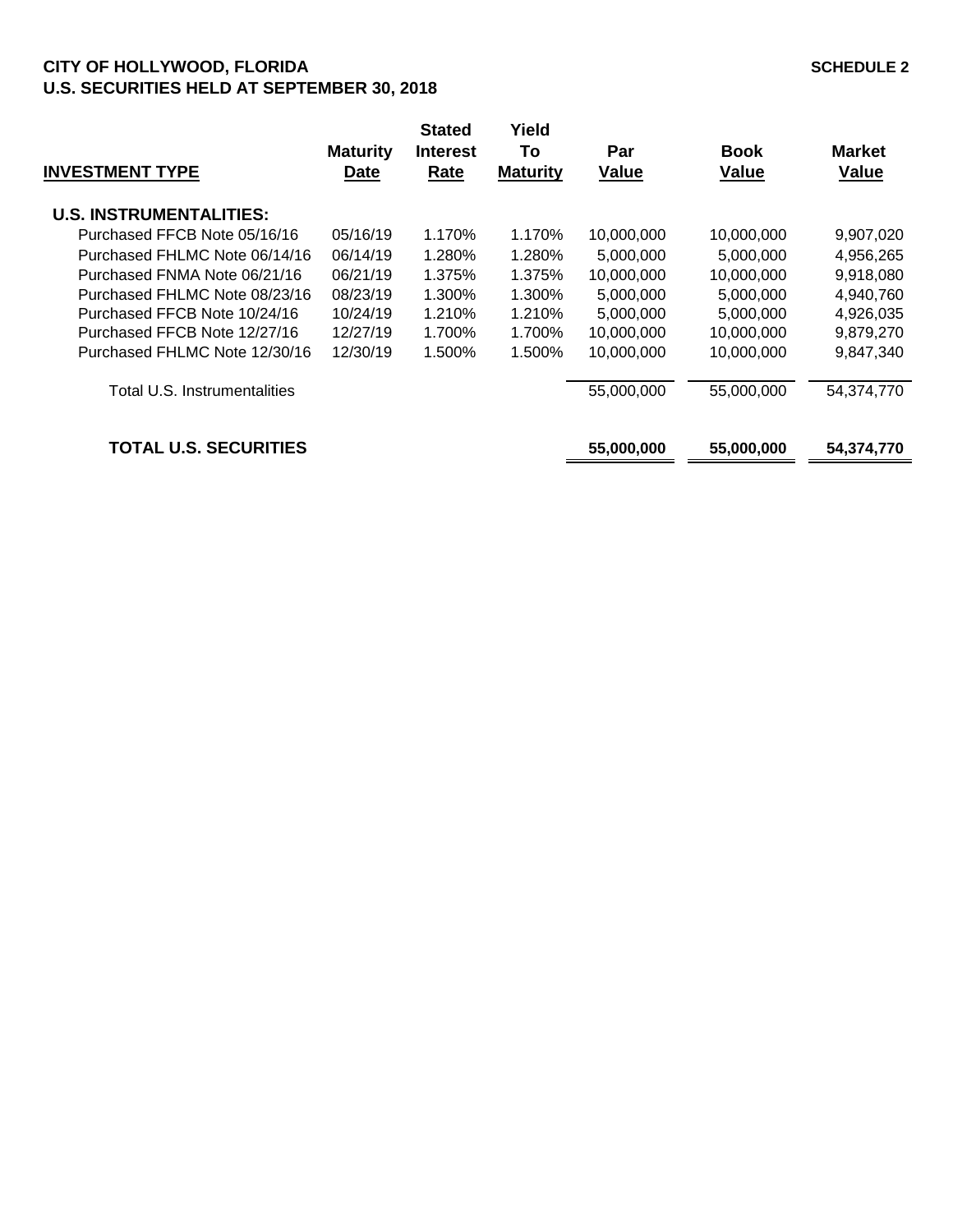#### **CITY OF HOLLYWOOD, FLORIDA INVESTMENT INCOME SUMMARY SCHEDULE 3 AT SEPTEMBER 30, 2018**

|                                                                 |                   | <b>INTEREST INCOME</b>             |              |           | <b>WEIGHTED AVG YLD</b> |         |         |
|-----------------------------------------------------------------|-------------------|------------------------------------|--------------|-----------|-------------------------|---------|---------|
|                                                                 | <b>BALANCE AT</b> | <b>YTD</b>                         | $%$ OF       | QTR       | $%$ OF                  | YTD*    | QTD**   |
| <b>INVESTMENT TYPE</b>                                          | 9/30/18           | 9/30/18                            | <b>TOTAL</b> | 9/30/18   | <b>TOTAL</b>            | 9/30/18 | 9/30/18 |
| DEMAND DEPOSITS, INTEREST BEARING:                              |                   |                                    |              |           |                         |         |         |
| Pooled (Wells Fargo)<br>1,340,737                               |                   | 483,955                            |              | 69,066    |                         |         |         |
| (TD Bank)<br>404,910                                            |                   | 1,975                              |              | 612       |                         |         |         |
| Pooled (Florida Community Bank)<br>18,250,159                   | 19,995,806        | 190.490                            |              | 86,750    |                         |         |         |
| <b>SRF Loan Debt Service</b>                                    | 2,871,973         | 28,047                             |              | 7,329     |                         |         |         |
| SRF Loan Repayment Reserve                                      | 653,956           | 9,519                              |              | 2,987     |                         |         |         |
| 2010 Water Sewer Bonds - DS Reserve                             | 3,016,542         | 44,333                             |              | 13,780    |                         |         |         |
| 2010 Water Sewer Bonds - Wells Fargo                            | 0                 | 2,813                              |              | 959       |                         |         |         |
| 2015 Bch CRA Bonds Account- FCB                                 | 6,279,818         | 136,003                            |              | 35,566    |                         |         |         |
| 2015 Bch CRA Bonds Acct Debt Svc Res- FCB                       | 5,675,339         | 83,407                             |              | 25,926    |                         |         |         |
| 2016A CAP IMP REV REF Bonds- FCB                                | 3,511,162         | 62,237                             |              | 16,436    |                         |         |         |
| CRA Beach-FCB                                                   | 15,878,103        | 336,250                            |              | 74,120    |                         |         |         |
| CRA BCH-Wells Fargo                                             | 0                 | 167,971                            |              | 55,784    |                         |         |         |
| <b>Total Demand Deposits</b>                                    | 57,882,699        | 1,547,000                          | 26%          | 389,315   | 22%                     | 0.39%   | 0.38%   |
| <b>U.S. INSTRUMENTALITIES:</b>                                  |                   |                                    |              |           |                         |         |         |
| Pooled                                                          | 55,000,000        | 786,147                            |              | 212,556   |                         |         |         |
| <b>Total U.S. Instrumentalities</b>                             | 55,000,000        | 786,147                            | 13%          | 212,556   | 12%                     | 0.18%   | 0.17%   |
| <b>CERTIFICATE OF DEPOSIT;</b>                                  |                   |                                    |              |           |                         |         |         |
| Pooled                                                          | 125,519,814       | 2,031,619                          |              | 593,296   |                         |         |         |
| <b>Total Certificate of Deposit</b>                             | 125,519,814       | 2,031,619                          | 35%          | 593,296   | 34%                     | 0.52%   | 0.56%   |
| <b>MONEY MARKET:</b>                                            |                   |                                    |              |           |                         |         |         |
| Pooled (BankUnited)                                             | 6,075,590         | 165,790                            |              | 45,750    |                         |         |         |
| Pooled (City National Bank)                                     | 21,715,983        | 424,720                            |              | 111,920   |                         |         |         |
| 2003 Water & Sewer Rate Stabilization Fund                      | 10,000,000        | 142,652                            |              | 42,688    |                         |         |         |
| DT CRA Note 2015 Series (TIAA Bank)                             | 0                 | 3,214                              |              | 15        |                         |         |         |
| CRA Downtown (TIAA Bank)                                        | 4,308,530         | 75,817                             |              | 20,959    |                         |         |         |
| Pooled (TIAA Bank)                                              | 804,743           | 93,401                             |              | 2,863     |                         |         |         |
| Pooled (Iberia Bank)                                            | 25,397,941        | 270,972                            |              | 107,826   |                         |         |         |
| Pooled (Leumi Bank)                                             | 10,073,182        | 73,182                             |              | 49,347    |                         |         |         |
| <b>Total Money Market</b>                                       | 78,375,969        | 1,249,748                          | 21%          | 381,368   | 22%                     | 0.30%   | 0.38%   |
| <b>LOCAL GOVERNMENT INVESTMENT POOL(LGIP):</b>                  |                   |                                    |              |           |                         |         |         |
| Pooled (FLCLASS)                                                | 50,247,667        | 247,667                            |              | 156,393   |                         |         |         |
| <b>Total LGIP</b>                                               | 50,247,667        | 247,667                            | 4%           | 156,393   | 9%                      | 0.04%   | 0.20%   |
| <b>OVERNIGHT SWEEP REPURCHASE AGREEMENT:</b>                    |                   |                                    |              |           |                         |         |         |
| Sweep Master Concentration Acct (Wells Fargo)                   | 15,304,407        | 3,473                              |              | 3,473     |                         |         |         |
| Sweep HWD Beach CRA (Wells Fargo)                               | 15,572,594        | 13,347                             |              | 13,347    |                         |         |         |
| <b>Total Overnight Sweep Repur Agmt</b>                         | 30,877,001        | 16,820                             | 1%           | 16,820    | 1%                      | 0.00%   | 0.01%   |
| <b>TOTAL INVESTMENTS</b>                                        | 397,903,150       | 5,879,001                          | 100%         | 1,749,748 | 100%                    | 1.43%   | 1.70%   |
| Note: Interest does not reflect change in FV of investments and |                   | <b>BENCHMARKS (Average Rates):</b> |              |           |                         | YTD*    | QTD**   |
| arbitrage rebate liabilities.                                   |                   | 91 Day Treasury Bill:              |              |           |                         | 1.66%   | 2.04%   |
|                                                                 |                   | Fed Funds Rate:                    |              |           |                         | 1.58%   | 1.92%   |